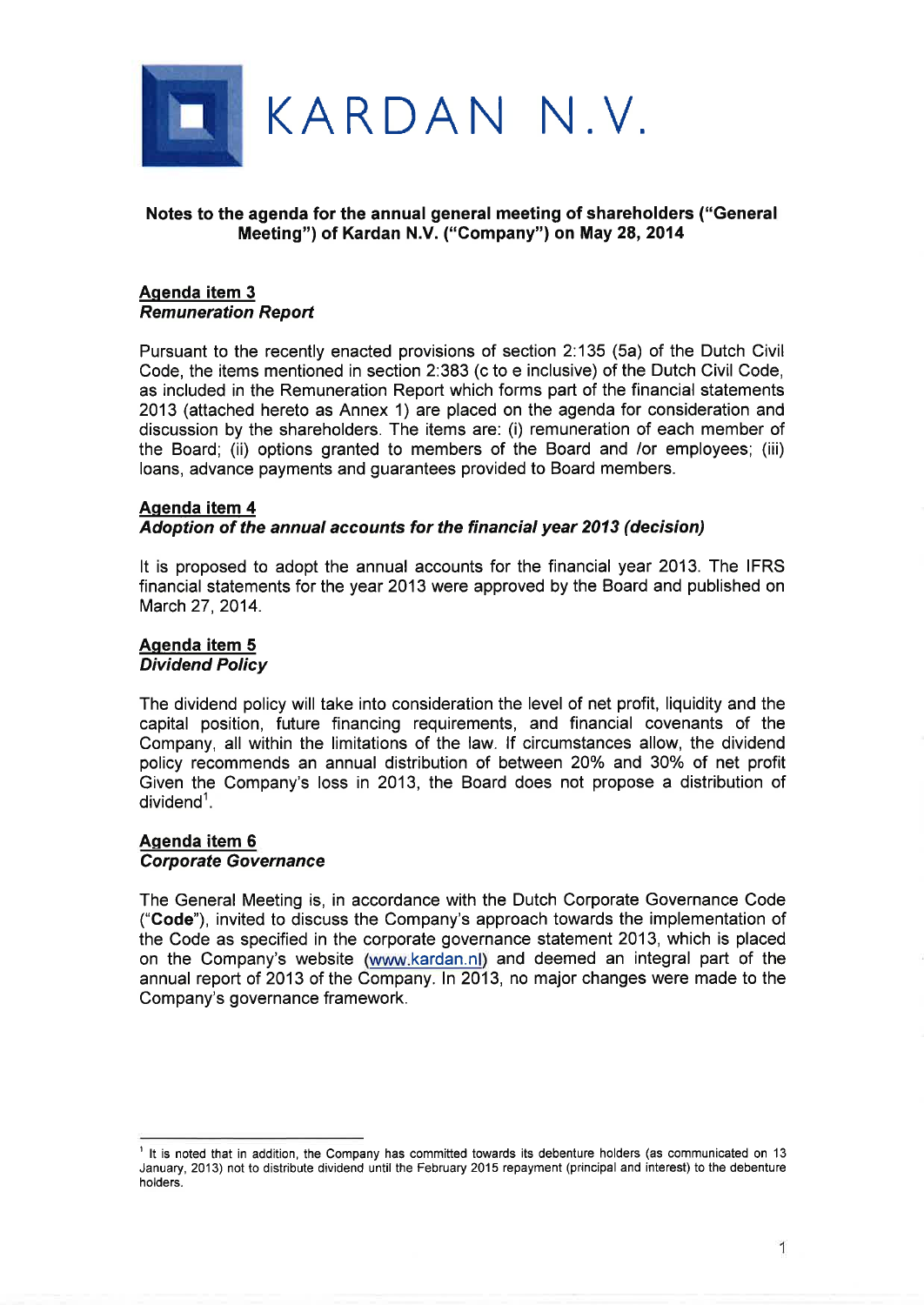

# Aqenda item 7 Appointment of the erternal auditor for the îinancial year 2014 (decision)

It is proposed is to reappoint Ernst & Young Accountants, Amsterdam, the Netherlands and Ernst & Young Tel Aviv, lsrael, as the external auditors responsible for auditing the annual accounts for the financial year 2Q14.

#### Aqenda item 8

## Discharge from liability of the members of the Board ín respect of the exercise of their duties during the financial year 2013 (decisíon)

This agenda item is a standard item in an annual general meeting of shareholders in the Netherlands. A discharge ("décharge") granted to the members of the Board means a release from actual or potential liability. However, a discharge does not affect the liability of the members of the Board towards third parties. lt is proposed to grant discharge to the members of the Board in respect of the exercise of their respective duties throughout the year 2013 to the extent that such exercise is apparent from the annual report of 2013 or has been otherwise disclosed to the General Meeting prior to the adoption of the annual accounts of 2013. The discharge does thus not cover facts that were not disclosed to the General Meeting prior to the adoption the annual accounts of 2013. ln addition, the principles of reasonableness and fairness ("redelijkheid and billijkheid") may prevent reliance on a discharge under certain circumstances.

# Aqenda item 9

#### CEO Bonus (decision)

Under the CEO remuneration arrangements, approved by the Company's shareholders at the AGM in 2012, "the Board of the Company may decide, upon its sole discretion, to grant the CEO an annual bonus for each calendar year, based on his achievements during the relevant year and taking into account his total remuneration package. A proposal, if applicable, will be submitted to the General Meeting for approval". lt was communicated at the time that such bonus was not linked to pre-defined, measurable targets.

The Remuneration, Appointment and Selection Committee (the "Committee"), consisting of three independent non-executive and non-controlling directors of the Board, has recommended that, having regard to the losses sustained by the Company and the lack of liquidity in the Company the Board grant no bonus for the year 2013 (as was the case in 2012). However, the Committee has had regard to the considerable improvement in both the finances and performance of the Company since his appointment, and has recommended that following the end of the 2014 financial year Mr. Oren should be paid a bonus of EUR 725,000. This payment will be dependent on the Company having raised sufficient cash to redeem the debentures due for repayment on 15 February 2015 plus a bank loan of EUR 28 million due for repayment by the end of 2014. It is estimated that the aggregate of these repayments is approximately EUR 125 million.

ln making this recommendation the Committee has taken into account the extremely difficult financial position that the Company was facing when the CEO took up his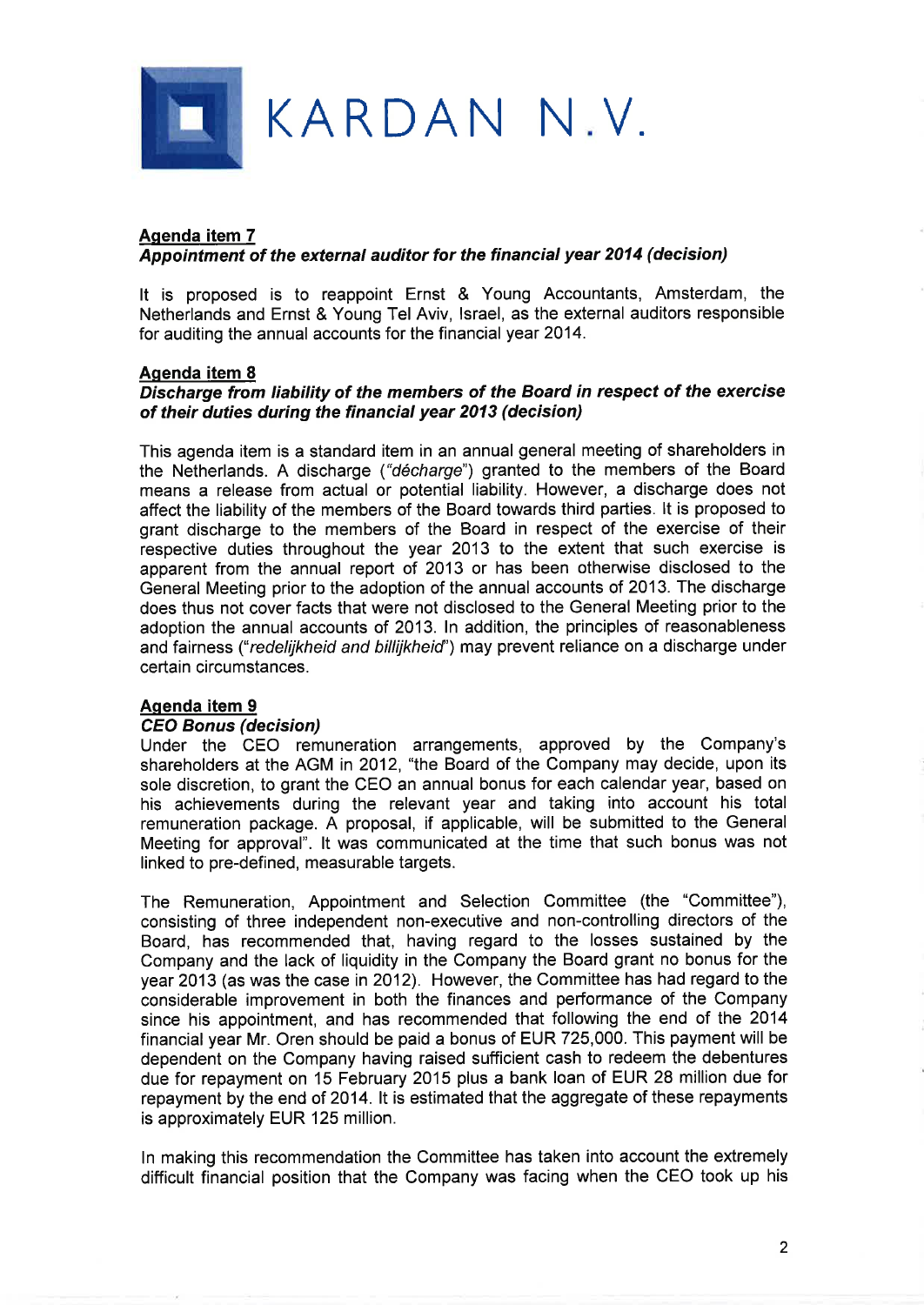

position and the skill, judgement and enterprise that he has employed to ensure that in each of the last two years these financial obligations were met. ln the event that he meets targets established for 2014, the Company's situation will have improved further and immeasurably and its future will be considerably reinforced. The Committee is of the opinion that the reward for this effort should reflect the importance of the considerable effort expended by Mr. Oren since his appointment. The improvement in the Company's operational performance, already achieved, combined with a further significant reduction in the Company's debt position will have been achieved and therefore the Committee believes that the amount proposed is an appropriate and reasonable recognition of his vital contribution.

The Board of the Company has approved this recommendation and shareholder approval for this recommendation is hereby requested.

### Agenda item 10 Amendment of article 37.1 of the Articles of Association (decision)

It is proposed to amend article 37.1 of the articles of association of the Company ("Articles") and to authorize the Chief Executive Officer of the Company, each current member of Executive Management of the Company and every (candidate) civil-law notary of Houthoff Buruma, with the power of substitution, to have the deed of amendment of the Articles executed.

The proposal entails a technical amendment of the term for convening a general meeting of shareholders if such would be requested by either two members of the Board or by shareholders holding at least 10% of the issued share capital. The proposal is made in order to align the Articles with a mandatory provision of the Dutch Civil Code. The proposed wording is as follows:

37.1. General Meetings of Shareholders shall be convened by the Board. The Board shall, in any event, convene a General Meeting of Shareholders if two Board Members, or Shareholders (or holders of depositary receipts for Shares) together representing at least ten percent (10%) of the issued share capital, make a written request to that effect to the Board. Such a request shall state the subjects to be dealt with. lf none of the members of the Board subsequently convene a General Meeting of Shareholders to be held within four eight weeks of the day of receipt of the requesf as sef out above, any one of those making the request shall be authorized to issue a convening notice, having due regard to Dutch law and these Articles of Association.

# Agenda item 11

#### Authorisation of the Board to resolve for the Gompany to acquire shares in its own capital (decision)

The proposal is to authorize the Board for a period of eighteen months as of 28 May 2014 to resolve for the Company to acquire, on the stock exchange or otherwise in return for payment, shares in the capital of the Company, within the limits of the law and the Articles of Association, which acquisition may not result in the Company (and/or one of its subsidiaries) holding (jointly) more than 10% of the shares in the Company's capital and at a price lying between the par value of such shares and 110% of the market value, whereby market value has the following meaning: the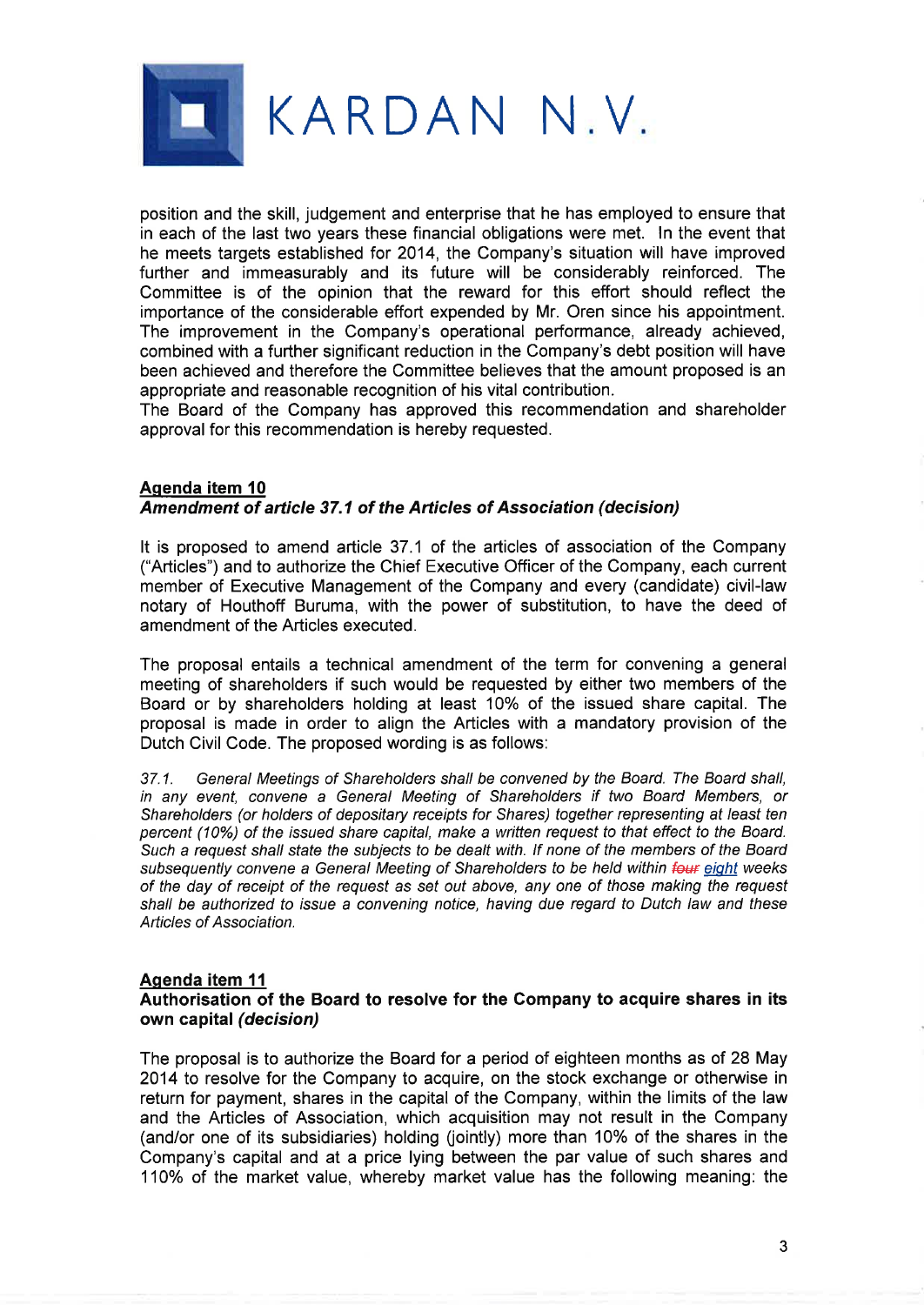

average of the highest price per share on each of the last five trading days on the NYSE Euronext Stock Exchange in Amsterdam prior to the date of acquisition, as published in the Daily Offìcial List of Euronext Amsterdam.

Amsterdam, April 16, 2014

The Board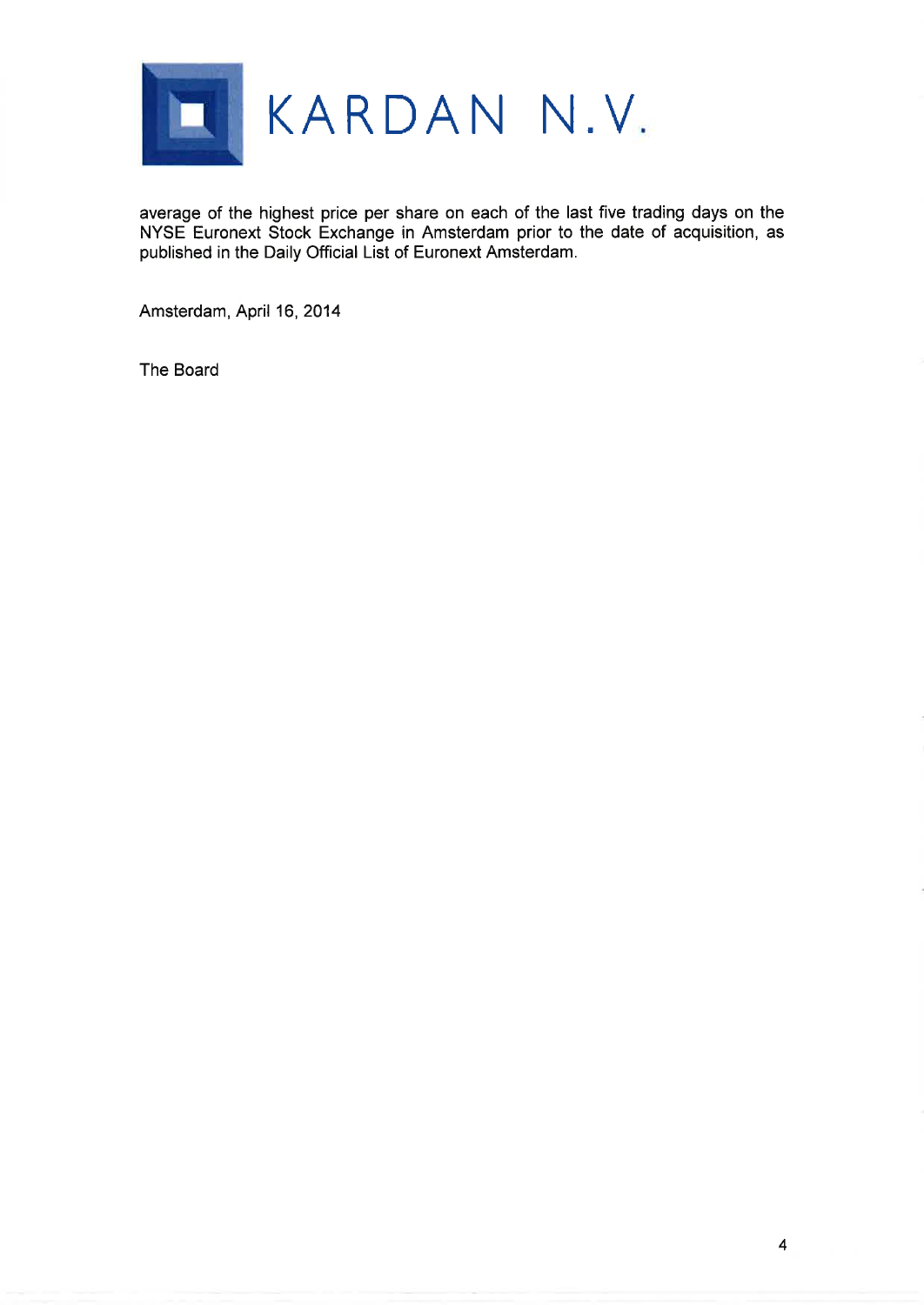

Annex I Remuneration Report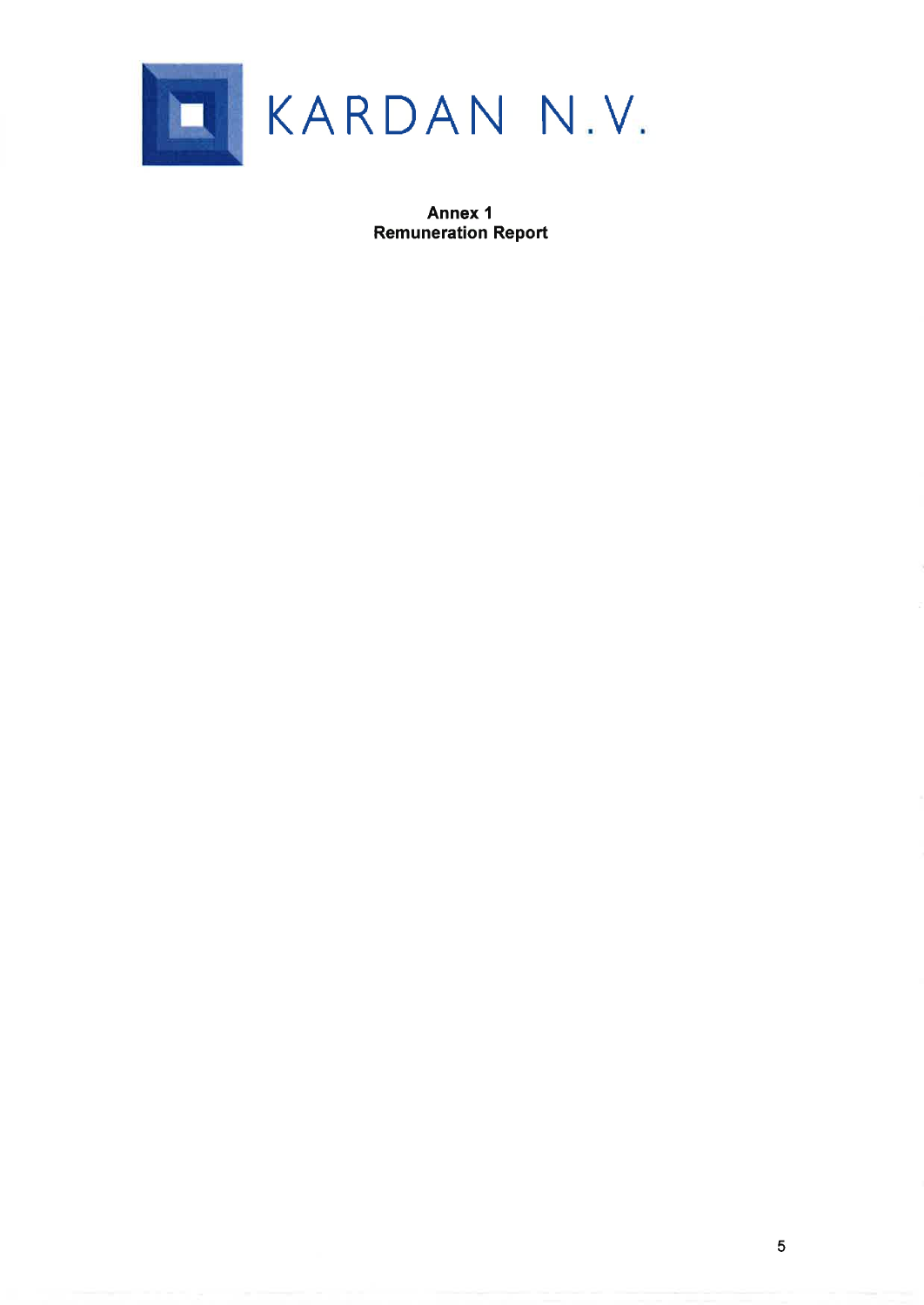# Remuneration Report

The RAS-Committee makes proposals to the Board regarding the fixed and variable remuneration (as applicable) of the individual Board Members. However, in accordance with the Articles, the final determination of the board members' remuneration (amount and composition) lies with the Company's General Meeting of Shareholders.

ln the ACM 2Q12, a remuneration policy was adopted for non-executive Board Members (the 'Policy') and a remuneration package for the CEO (the 'Package') was approved, as explained in more detail below. lt is noted that pension arrangements are not provided for by Kardan.

# Remuneration policy of the non-executive Board Members

The AGM 2012 adopted the Policy, which stipulates that each non-executive Board Member receives a fixed remuneration of EUR 26,000 per year. No change to this Policy was proposed in 2013. The Chairman receives an additional fee of EUR 9,000 per year; a committee chairman receives an additional fee of EUR 6,000 per year; and committee members who are not chairmen receive an additional fee of EUR 4,000 per year. The remuneration for nonexecutive Board Members consists of fixed remuneration only. A breakdown of the total remuneration as paid in 2013 is presented in the table below (pro-rated for their tenure in 2013).

| Non-executive Board Member |                                                | * Gross Annual                | <b>Gross Remuneration</b> |
|----------------------------|------------------------------------------------|-------------------------------|---------------------------|
|                            |                                                | remuneration<br>in $\epsilon$ | in 2013<br>in $\epsilon$  |
|                            |                                                |                               |                           |
| Mr. P. Sheldon             | Chairman of the Board; member of the Audit     |                               |                           |
|                            | Committee and of the RAS-Committee             | 43,000                        | 43,000                    |
| Mr. C. van den Bos         | Vice-Chairman of the Board and Chairman of the |                               |                           |
|                            | <b>Audit Committee</b>                         | 32,000                        | 26,856                    |
| Mr. M. Groen               | Member of the Audit Committee                  | 30,000                        | 32,000                    |
| Mr. Y. Grunfeld            |                                                | 26,000                        | 23,275                    |
| Mr. A. May                 | Chairman of the RAS-Committee and member of    |                               |                           |
|                            | the Audit Committee                            | 36,000                        | 36,000                    |
| Mr. E. Rechter             |                                                | 26,000                        | 23,275                    |
| Mr. A. Schnur              |                                                | 26,000                        | 26,000                    |
| Mrs. M. Seinstra           | Member of the of the RAS-Committee             | 30,000                        | 26,856                    |

\* Situation as of April 2014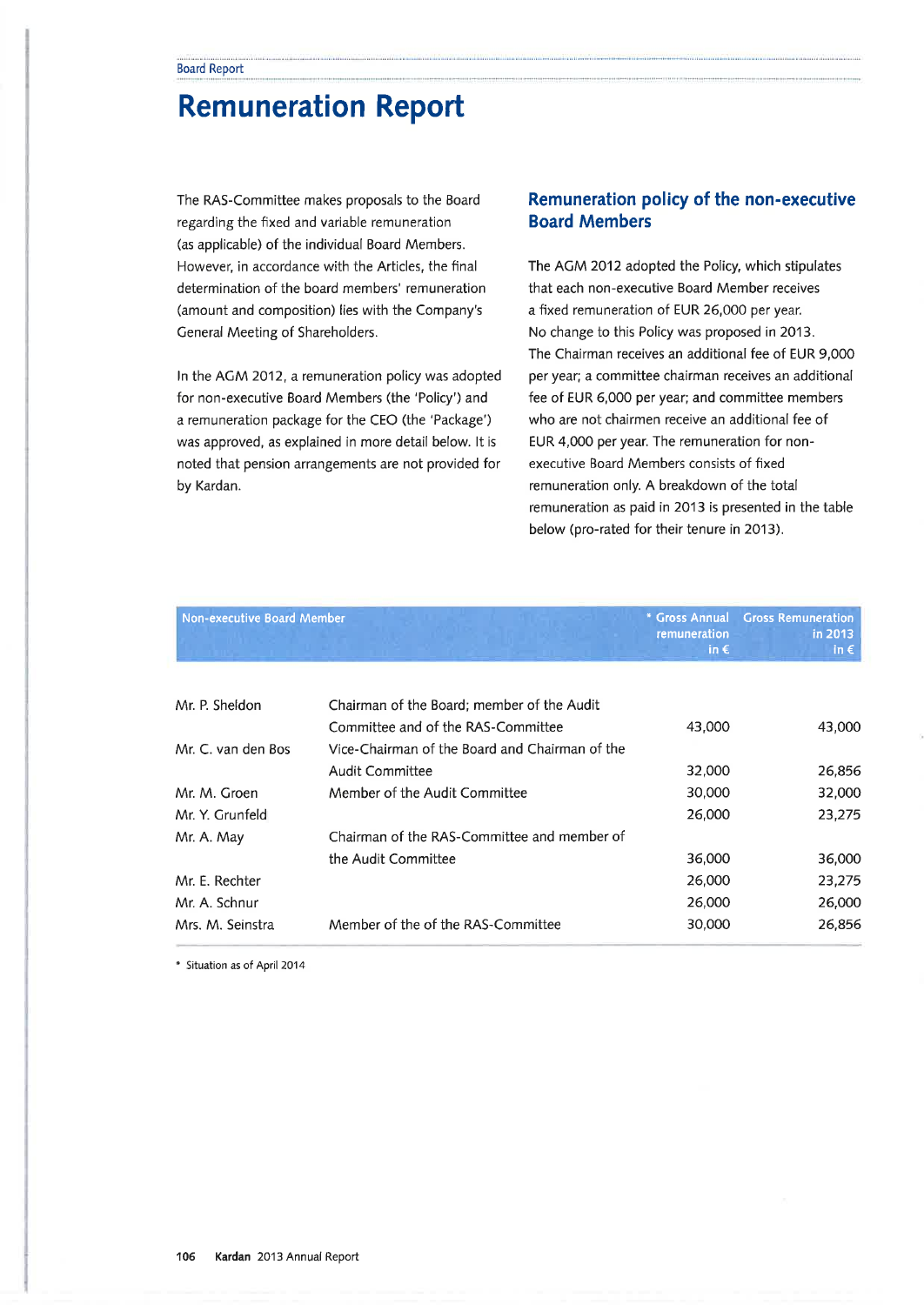Pursuant to the Articles, Board Members receive indemnification for losses, damages and costs which they may incur as a result of a claim or proceedings related to the fulfillment of their duties as board members (willful misconduct and gross negligence excluded). No such indemnification was granted in 2013. The Board will not propose to the AGM 2014 to amend the Policy for 2014.

### Remuneration of the CEO

The Package of the CEO was proposed and adopted during the AGM 2012. Insofar as the Package deviates from the Code, this is explained in the Company's Corporate Governance Statement 2013.

The Package is valid for a period of five years and entails a fixed remuneration and a variable short-term and long-term remuneration, as described below. Prior to proposing the Package to the ACM 2012, the RAS-Committee and the supervisory board at the time assessed the full Package including the variable remuneration, taking into account various Company specific aspects including the challenges ahead and market developments.

#### Fixed remuneration

The CEO is entitled to receive an annual fee of EUR 437,000 Ìncluding customary social benefits and allowances such as a car, cellular telephone, etc. The fee is allocated between services provided by the CEO to the Company in the Netherlands and services provided by him to companies abroad within the Kardan Croup.

#### Variable remuneration - short term

The Board may propose to the Ceneral Meeting of Shareholders to grant the CEO an annual bonus for each calendar year, based on his achievements during the relevant year and taking into account his total Package. The proposal is at the discretion of the Board and is not directly linked to measurable targets. The Board deems it in the best interest of the

Company not to set specifed targets, as both the markets in which Kardan operates and the price of the Kardan shares have proven to be volatile. As such, specific targets would not necessarily do justice to the achievements of the CEO. lt is noted that the General Meeting of Shareholders is ultimately the corporate body to approve a bonus. ln the event that the CEO leaves the Company at the initiative of the Company, he is entitled to a severance fee equal to six months' fixed remuneration. The non-executive Board Members have decided to propose a bonus for the CEO to the ACM 2014 in the amount of EUR 725.000. This bonus is to be paid following the end of the financial year 2014 and will be dependent on the Company having raised sufficient cash to redeem the Debentures due for repayment on February 15,2O15 plus a bank loan of EUR 33 million due for repayment by the end of 2014.

#### Variable Remuneration - long term

At the ACM 2012, the shareholders approved to grant the CEO an option to purchase ordinary shares in the share capital of the Company constituting 2% of the outstanding share capital (the 'Option').

As was pointed out by the Chairman at the ACM 2012, the exercise price of the Option was considered to be too high as it was already significantly higher than the share price on the day of granting. The RAS-Committee, after due deliberation, suggested that the Board propose a new exercise price for the options to the ECM 2013. The suggested exercise price was calculated by using a similar calculation method as was used for the determination of the initial exercise price, but based on the date of the CEO's appointment by the ACM 2012 instead of the date of proposing his appointment to the ACM 2012.The Board deemed the decrease in share price which occurred prior to the appointment of the CEO to have been outside of his control and that in order to provide a genuine incentive to create future value, which the Board considered to be in the best interest of the Company, the CEO should be rewarded,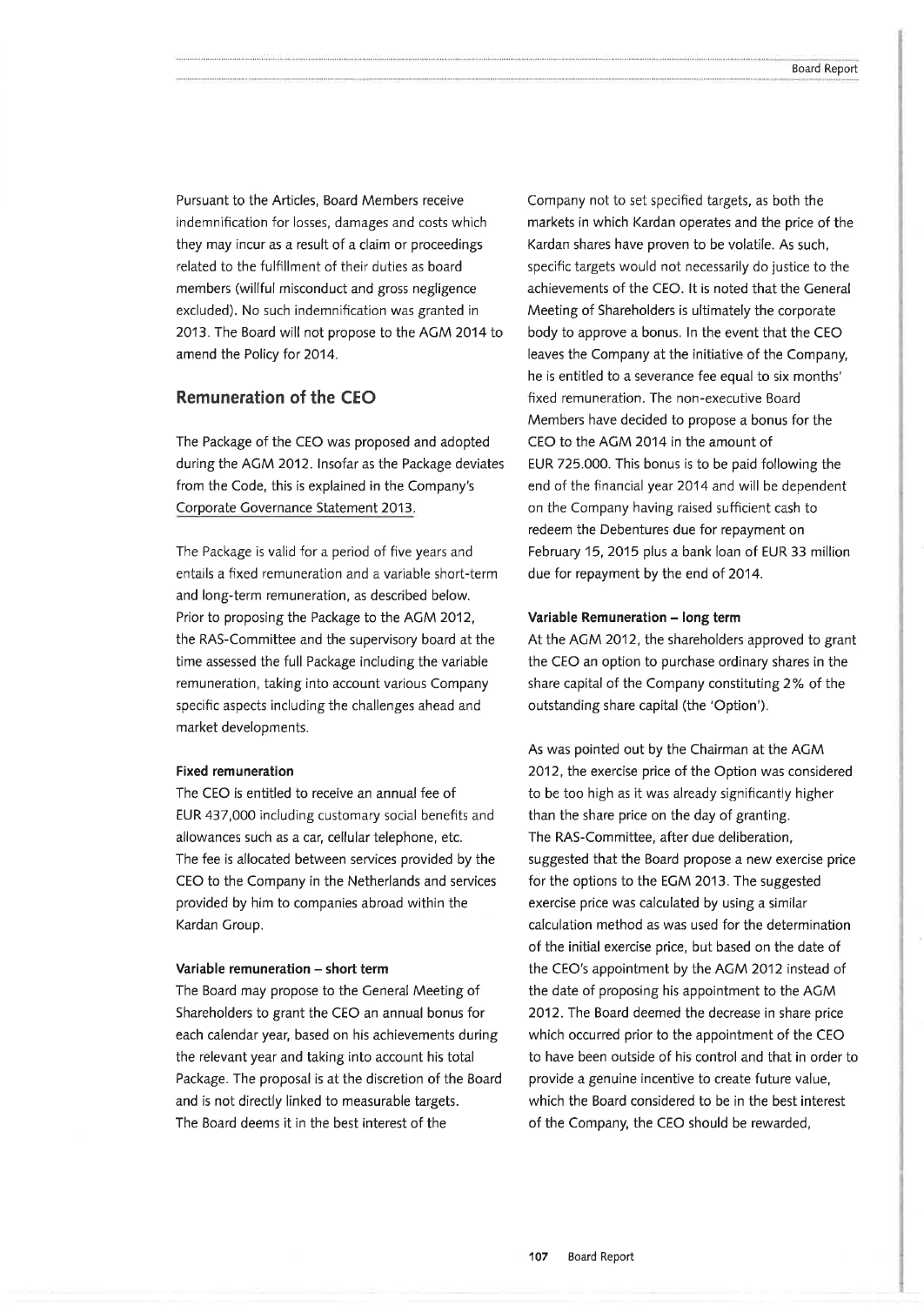incentivized and bear responsibility as from his appointment by the ACM 2012 onwards. The Board henceforth recommended the new exercise price to the ECM 2013, which adopted the proposal, upon which the CEO accepted the grant of the Option. lt is noted that, in deviation of the Code, the Option is not linked to pre-defined, measurable targets. However, the nature of the Option schedule is such that the CEO will only benefit from the Option in case of good long-term performance of the Company.

The Option vests over a period of five years from February 20,2012 (the 'Effective Date'), this being the date that he was nominated as CEO, as follows: 1/4 after two years from the Effective Date; 1/4 after three years from the Effective Date; 1/4 after four years from the Effective Date; 1/4 afler five years from the Effective Date;

The following conditions apply:

- Upon termination of the engagement as described above, during the first year as of the Effective Date, the Option shall expire, without any further right to compensation.
- Upon termination of the engagement during the second year as of the Effective Date, the CEO will be entitled to exercise a relative part of the first portion he is entitled to exercise at the end of the second year.
- Upon termination of the engagement as of the Effective Date, after the end of the second year, the CEO will be entitled to exercise all the vested portions and the relative part of the next portion, up to the termination date.
- In the event of termination for cause as of the Effective Date, the entire unexercised portions (whether vested or not) shall expire, without any further right to compensation.

- The only condition is that Mr. Oren is the CEO at the time of vesting. lt is noted that Mr. Oren can exercise 25% of the Option after two years from the Effective Date. The Code prescribes that options may not be exercised within three years from the date of grant. Civen the fact that half of the options can be exercised only after the three-year period, the nature of the option schedule is such that Mr. Oren will only beneft in the case of good long-term performance of the Company.

The act on the revision and claw back of bonuses and profit-sharing arrangements of board members and certain (other) employees of financial institutions entered into force on 1 January 2014 (the 'Act'). The Act explicitly provides for the possibility to:

- revise a bonus prior to payment, if unaltered payment of the bonus would be unacceptable pursuant to the criteria of 'reasonableness and fairness'; and
- $-$  claw back (part of) a paid bonus, if payment took place on the basis of incorrect information on the fulfilment of the bonus targets or conditions for payment of the bonus.

The revision and clawback provisions under the Act apply only to bonuses paid from 1 )anuary 2014, which includes bonuses earned in performance year 2013, payable in the 2014 bonus round.